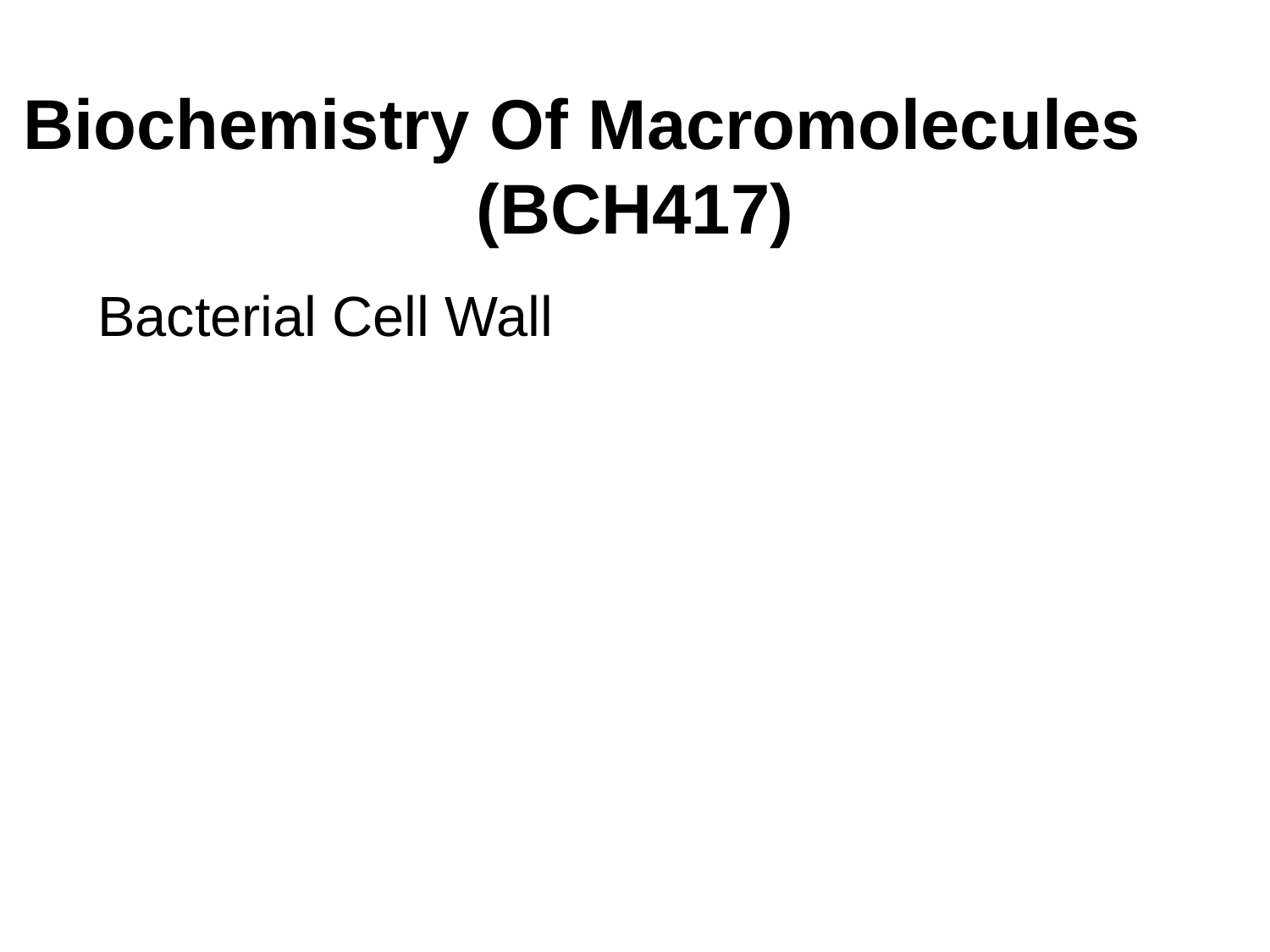# **Learning Objectives For Today**

1.Define macromolecules

2.Describe how polymers are assembled from monomers and how polymers can be disassembled back to monomers

3.Identify the four major classes of biological macromolecules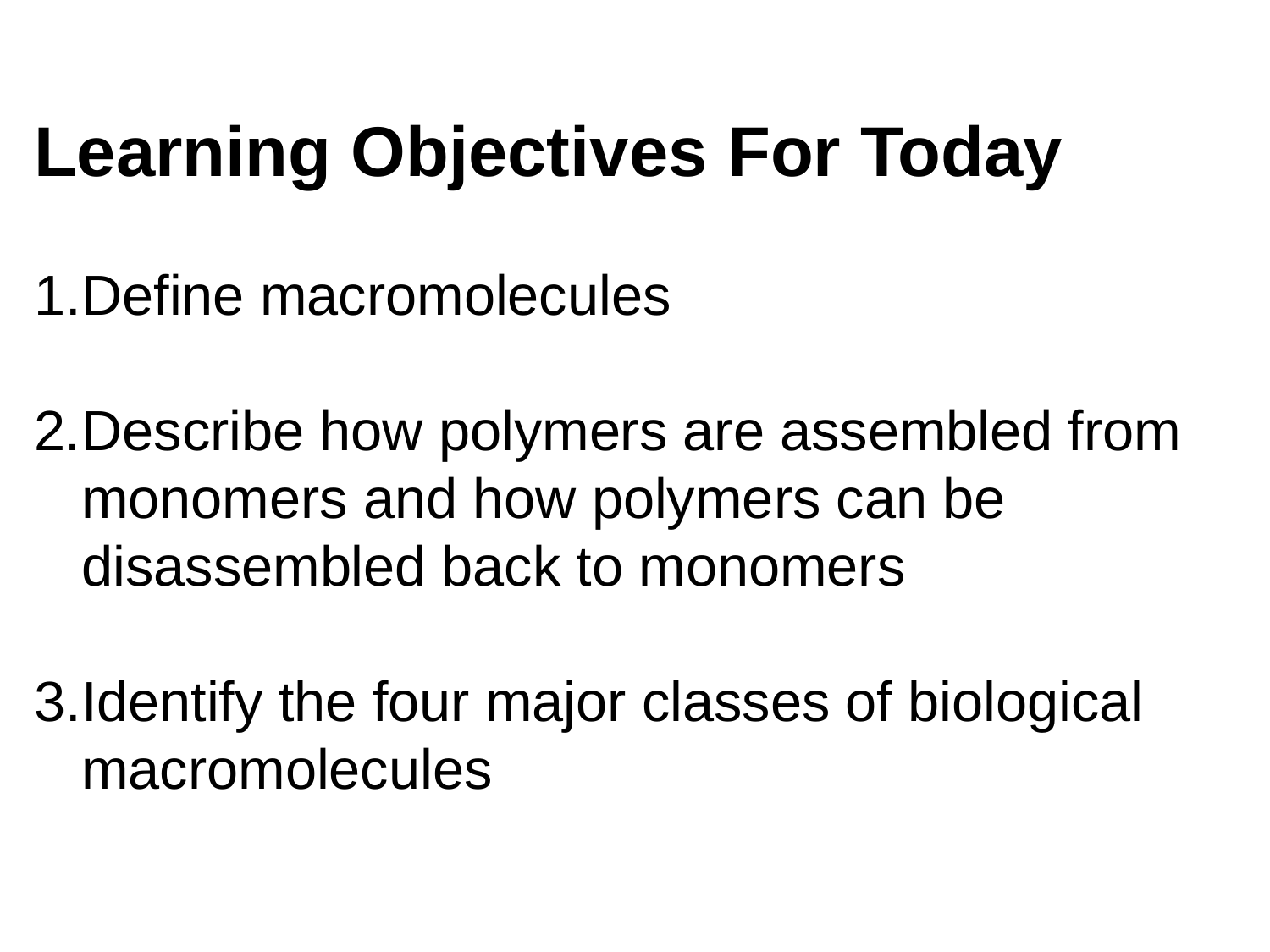Peptidoglycan (pep-tid-o-gly-can) is a molecule found only in the cell walls of bacteria. The rigid structure of peptidoglycan gives the bacterial cell shape, surrounds the plasma membrane and provides **[prokaryotes](http://www.scienceprofonline.com/cell-biology/prokaryotic-cell-parts-functions-diagrams.html)** with protection from the environment.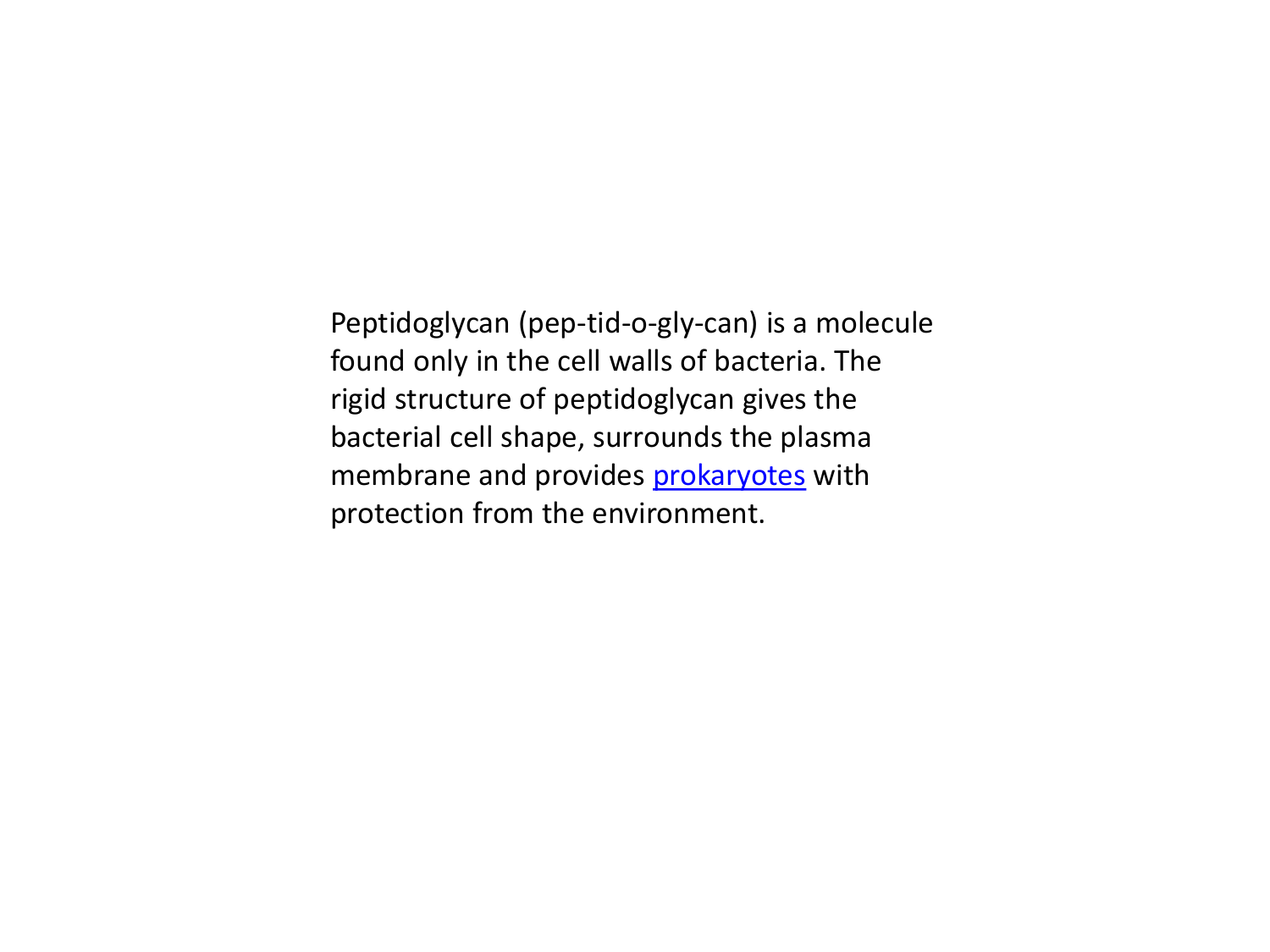Peptidoglycan is a huge organic polymer of interlocking chains composed of similar monomers. The backbone of the peptidoglycan molecule is composed of two derivatives of the sugar glucose: NAG & NAM.

Strands of NAG (N-acetylglucosamine) and NAM (N- acetylmuramic acid) are connected by interpeptide bridges.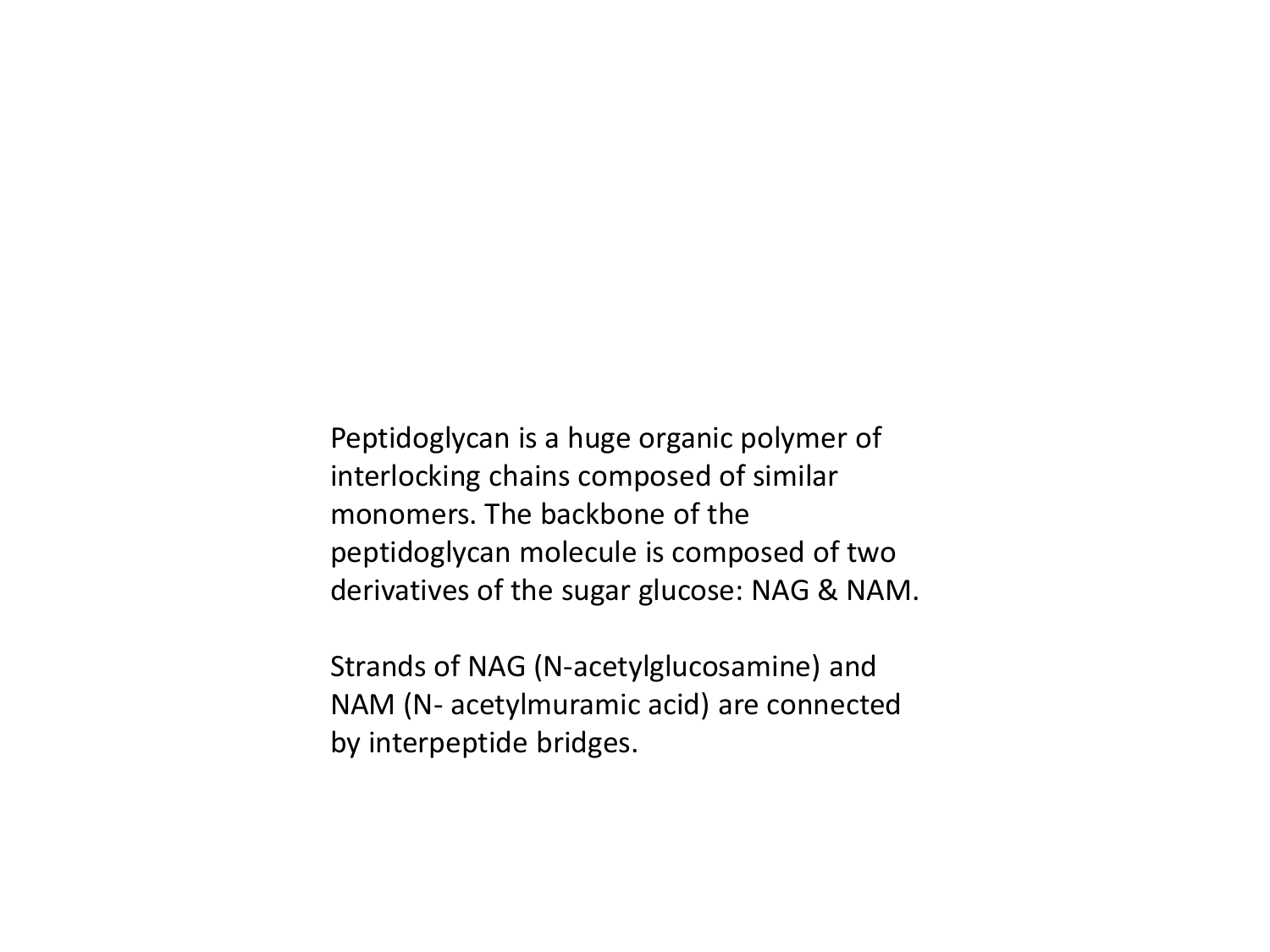

Bonding Structure of peptidoglycan in bacterial cell wall, with strings of sugars (NAG and NAM) held together with oligopeptide bridges.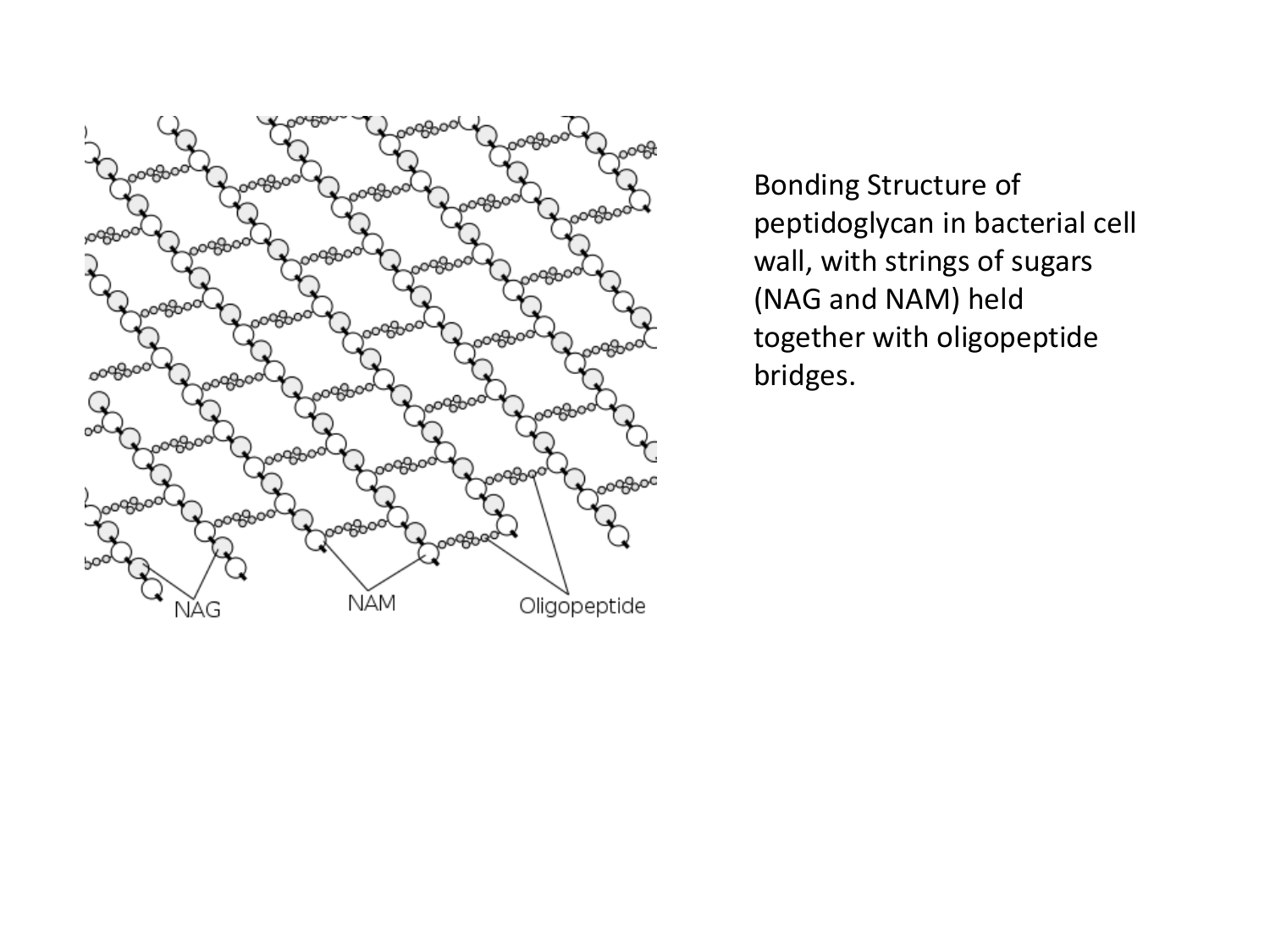## **Gram-positive Cells**

In [Gram-positive bacteria,](http://www.scienceprofonline.com/microbiology/gram-positive-bacteria-cell-wall.html) peptidoglycan makes up most (as much as 90%) of the thick cell wall.

#### **Gram-negative Cells**

The cell walls of Gram-negative bacteria are more chemically complex, thinner and less compact. Peptidoglycan makes up only 5 – 20% of the cell wall, and is not the outermost layer, but lies between the plasma membrane and an outer membrane.

This outer membrane is similar to the plasma membrane, but is less permeable and composed of lipopolysaccharides (LPS). LPS is a harmful substance classified as an endotoxin.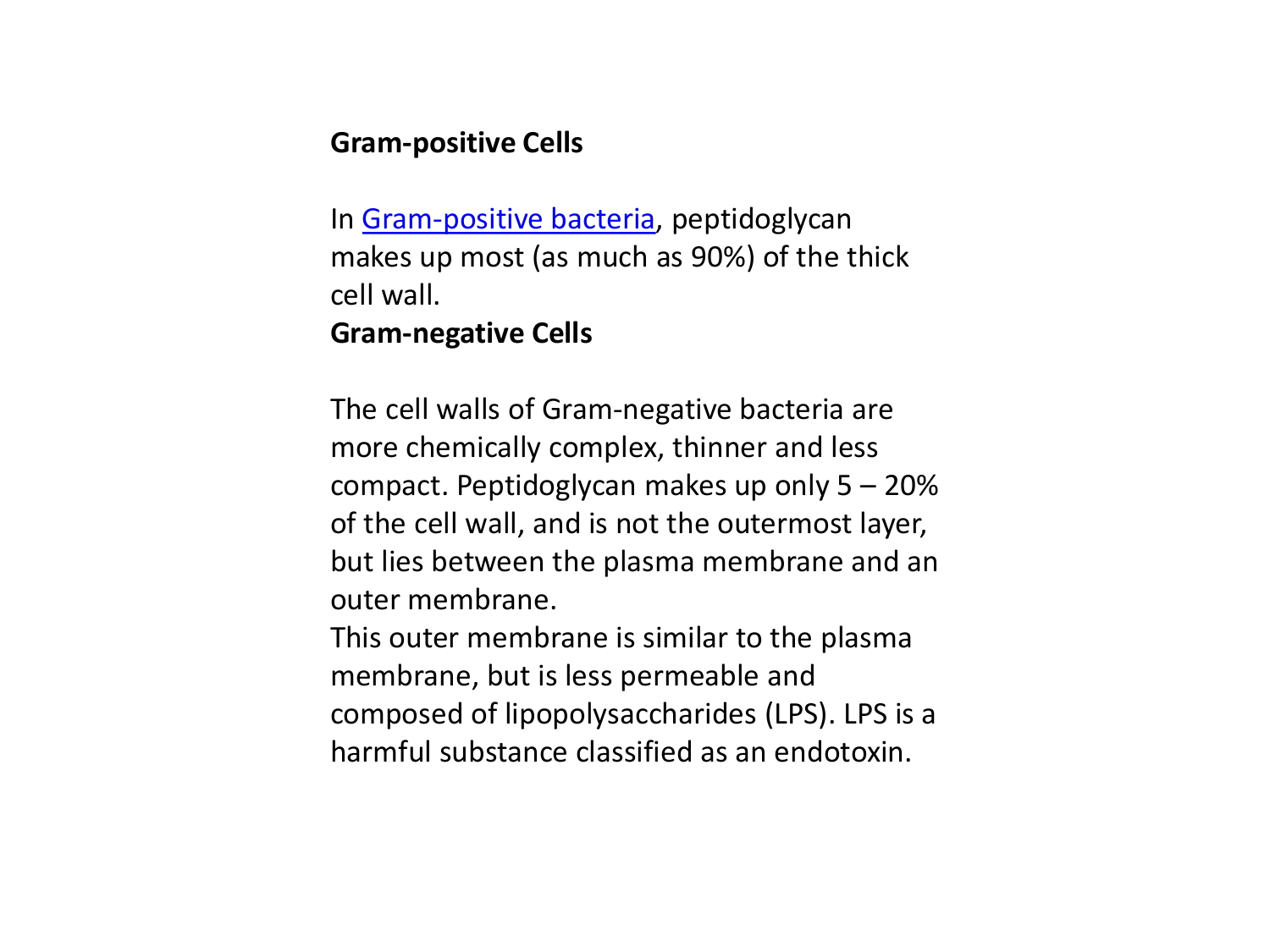The space between the cell wall and the plasma membrane is called the periplasm. Periplasm controls molecular traffic entering and leaving the cell.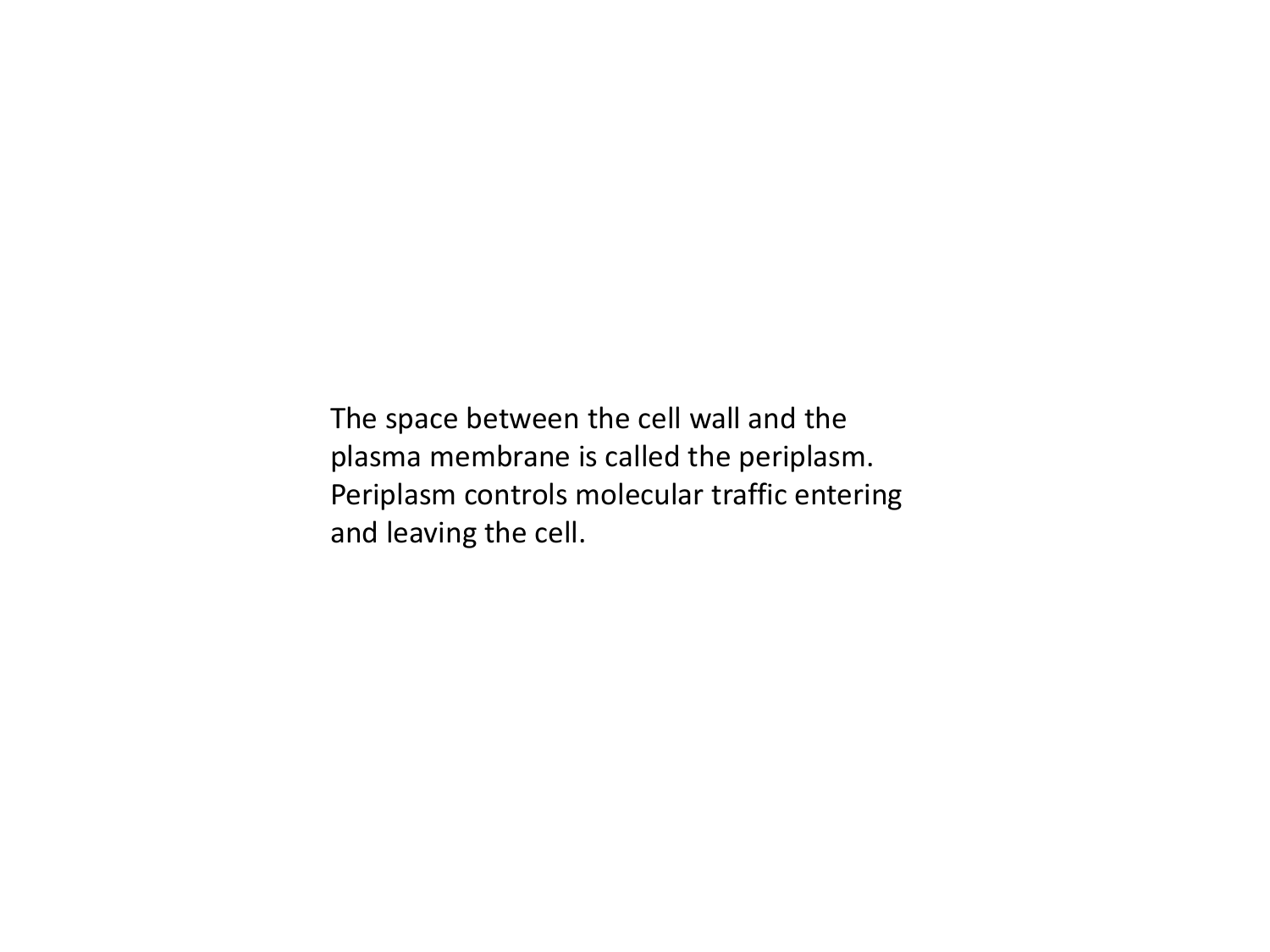

Source:<http://www.sigmaaldrich.com/technical-documents/articles/biology/glycobiology/peptidoglycans.html>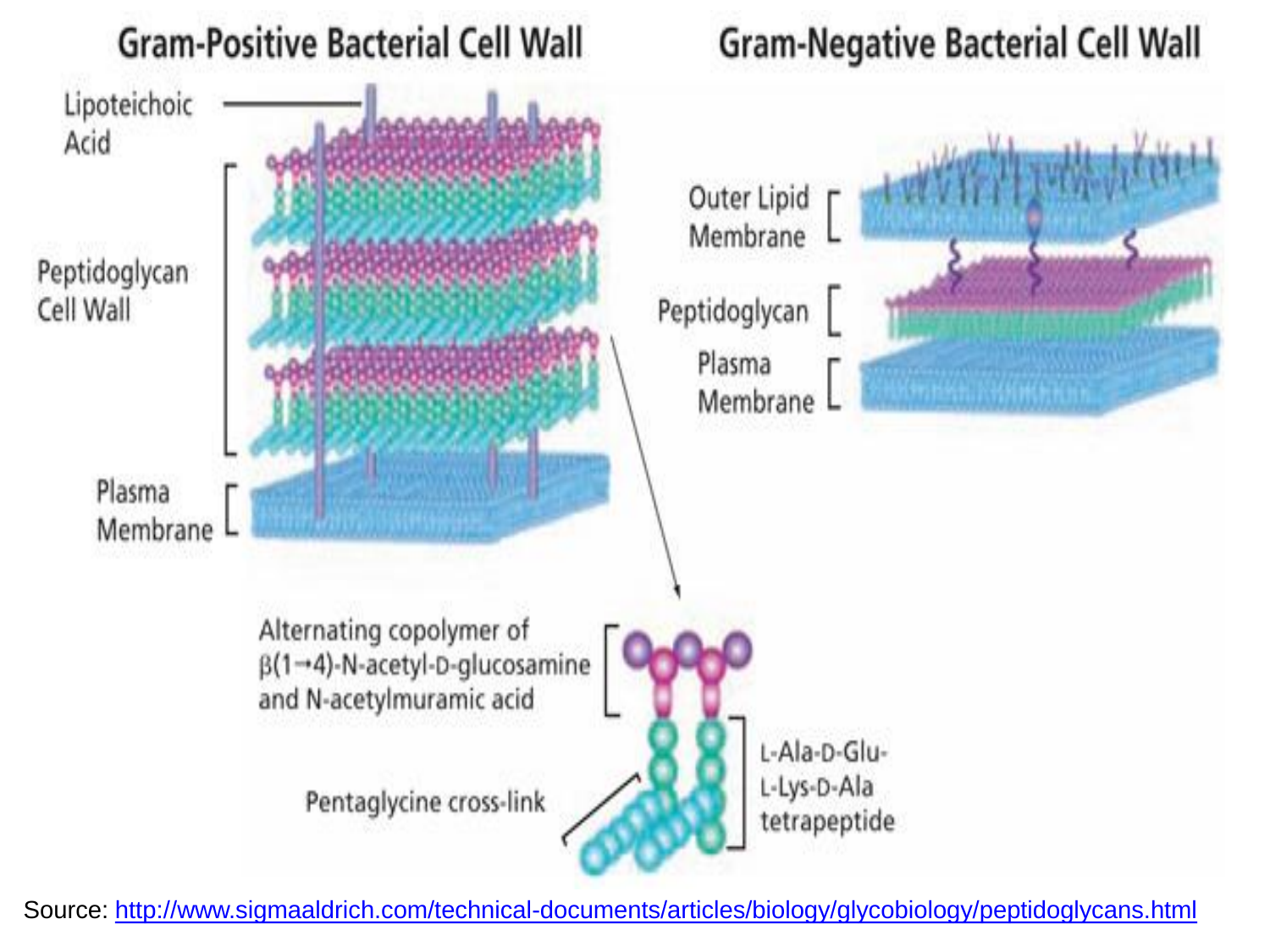## *Bacterial Cell Structure Summary: The amount*

*and location of peptidoglycan in the prokaryotic cell wall is what determines whether a bacterium is Gram-positive or Gramnegative.*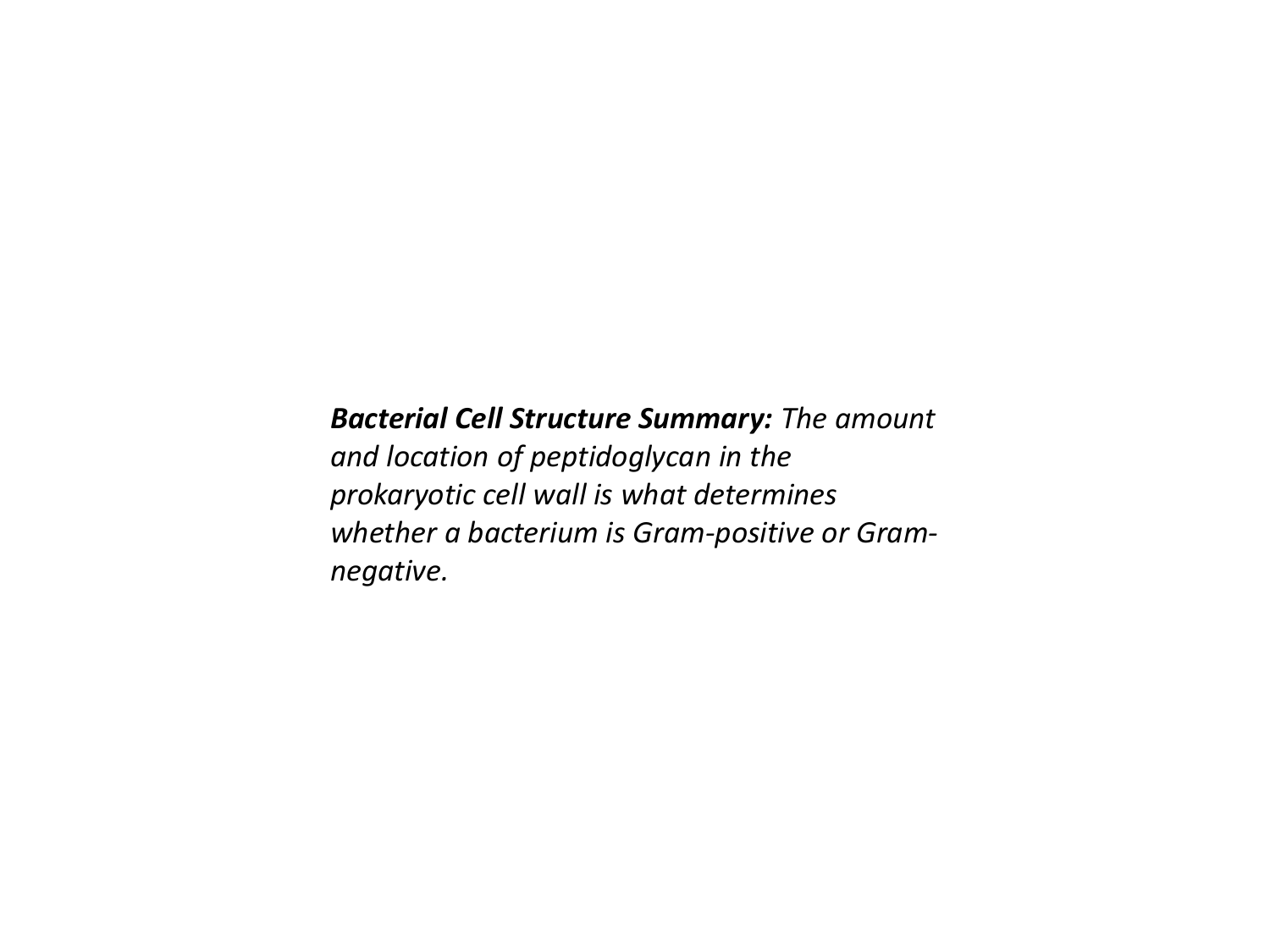#### **Peptidoglycan and Antibiotics**

[Penicillins](http://www.scienceprofonline.com/microbiology/mode-of-action-of-penicillin-antibiotic.html) and [cephalosporin](http://www.scienceprofonline.com/microbiology/mode-of-action-of-cephalosporin-antibiotics.html) antibiotics interfere with the linking of the interpeptides of peptidoglycan, but because of the LPS membrane, these antimicrobials can't access the peptidoglycan of gram-negative bacteria. Gram-positive bacteria, with no membrane outside the peptidoclycan cell wall, are more susceptible to these antibiotics.

Cell walls without intact peptidoglycan crosslinks are structurally weak, and disintegrate when cells divide. This is how penicillins and cephalosporins work to disable bacteria.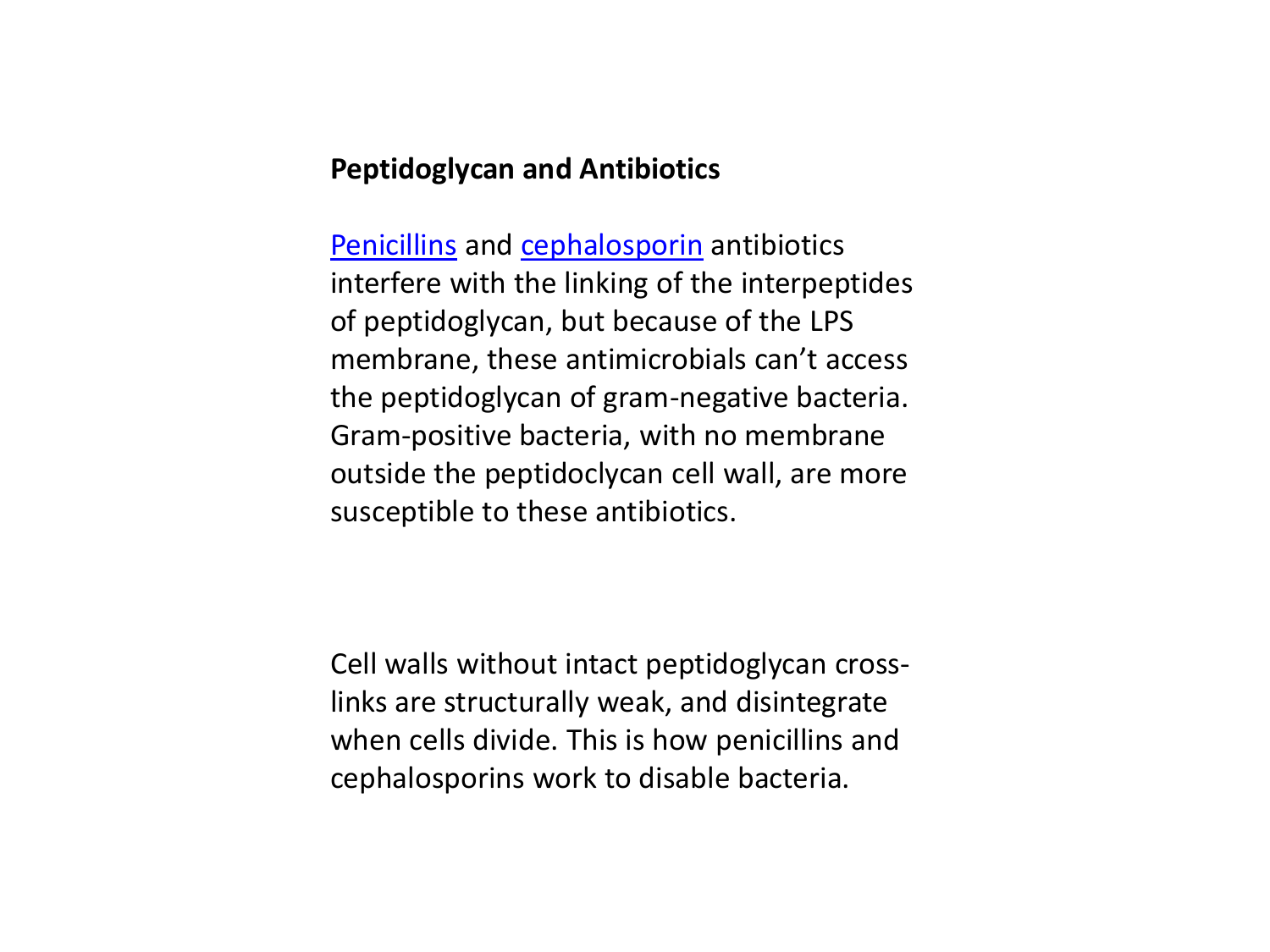Since the **[eukaryotic cells](http://www.scienceprofonline.com/cell-biology/eukaryotic-cell-parts-functions-diagrams.html)** of humans do not have peptidoglycan cell walls, our cells are not damaged by antibiotics that target peptidoglycan, and microorganisms that do not contain peptidoglycan are also not susceptible to these drugs.